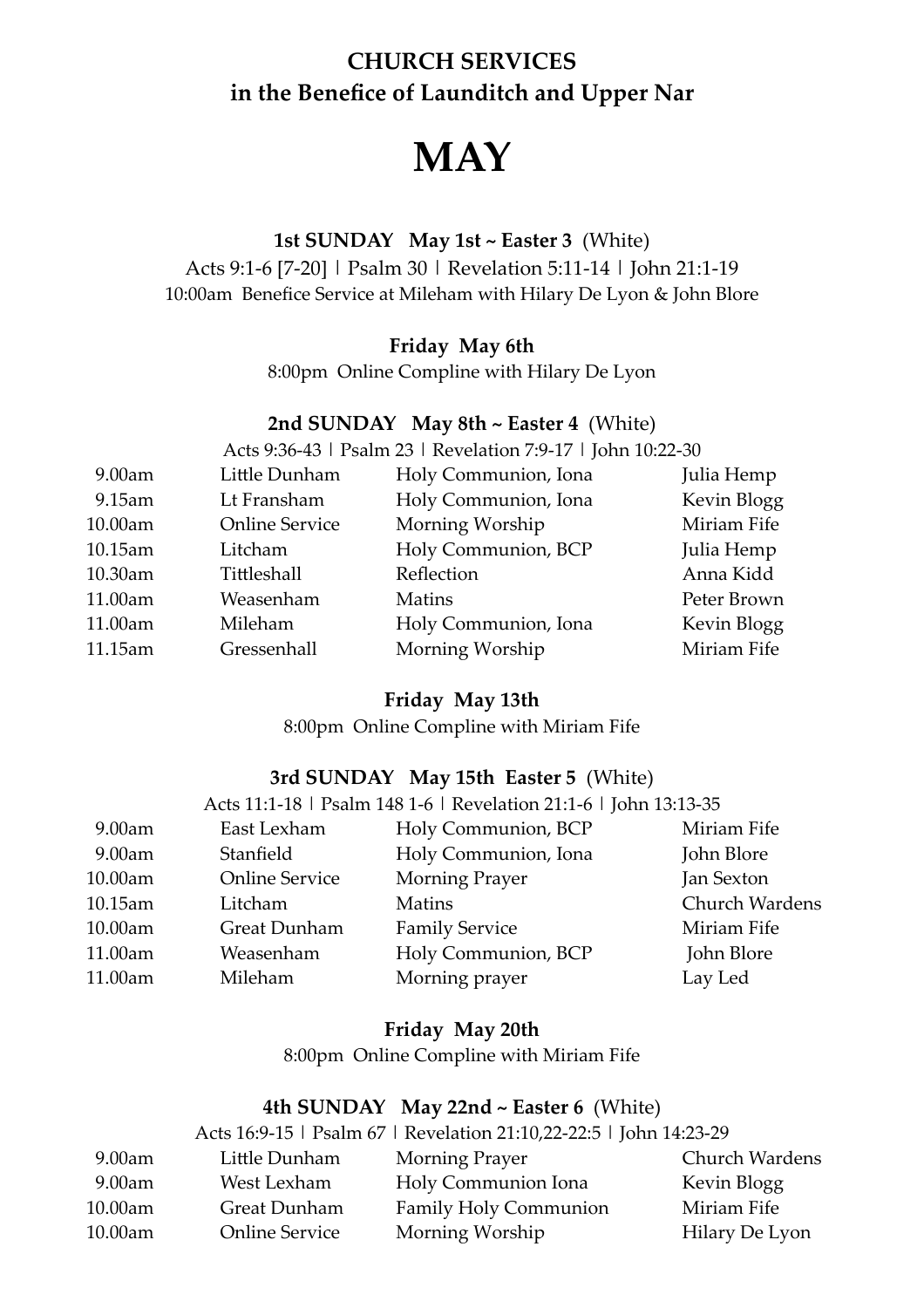| 10.30am            | Tittleshall | Holy Communion Iona | Kevin Blogg           |
|--------------------|-------------|---------------------|-----------------------|
| 10.15am            | Litcham     | Matins BCP          | <b>Church Wardens</b> |
| 11.00am            | Mileham     | Morning Prayer      | Lay Led               |
| 11.15am            | Gressenhall | Holy Communion Iona | Julia Hemp            |
| 4.30 <sub>pm</sub> | Weasenham   | Evensong            | Peter Brown           |

# **Thursday 26th May —Ascension Day**

**Friday May 27th**

8:00pm Online Compline with Hilary De Lyon

# **5th Sunday May 29th ~ Easter 7** (White)

Acts 16:16-34 | Psalm 97| Revelation 22:12-14,16,17,20,21 | John 17:20-26 10:30am - Benefice Service at Beeston with Miriam Fife A Special Songs of Praise Service

> to celebrate the re-opening of St Mary's Beeston Followed by an afternoon of activities and presentations

# **JUNE**

# **Friday June 3rd**

8:00pm Online Compline with John Blore

**1st SUNDAY 5th June ~ Pentecost** (Red)

Acts 2:1 - 21 | Psalm 104:26 - 37b | Romans 8:14 - 17 | John 14:8 - 17 9:00am Litcham Commemorative service with Holy Communion 10:15am Online (Zoom) Benefice Service to Commemorate the Platinum Jubilee of Her Majesty Queen Elizabeth II

**Friday 10th June** 

8:00pm Online Compline with John Blore

# **2nd SUNDAY 12th June ~ Trinity Sunday** (White)

Proverbs 8:1 - 4,22-31 | Psalm 8 | Romans 5:1 - 5 | John 16:12 - 15 **11am Weasenham St Peter - Benefice Service, Songs of Praise** To give thanks for the ministry of Peter Brown and to celebrate his retirement as Reader Followed by a bring and share lunch

# **Friday 17th June**

8:00pm Online Compline with Hilary De Lyon

# **3rd SUNDAY 19th June** (Green)

Isaiah 65:1-9 | Psalm 22:19-28 | Galatians 3:23 - 29 | Luke 8:26 - 39 9:00am East Lexham Holy Communion BCP Kevin Blogg 9:00am Stanfield Holy Communion Iona Miriam Fife